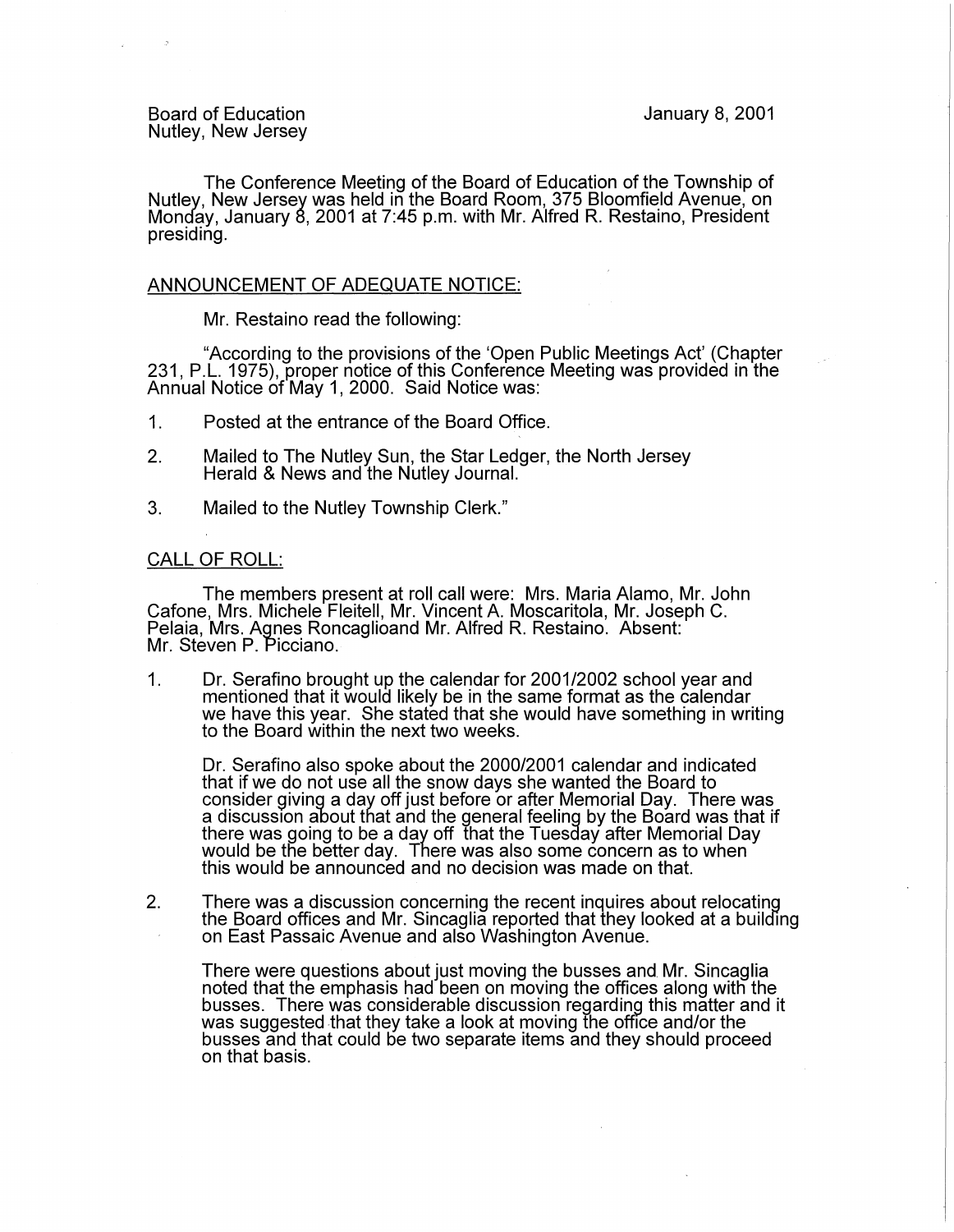3. Dr. Vivinetto spoke about Project Acceleration whereby students in advanced placement and honors courses could get college credit through Seton Hall that would be recognized at many colleges for advanced standing for a nominal fee.

Mrs. Roncaglio made a comment about a concern for students who could not afford this fee and what the Board could do about that.

It was suggested that the Board members review the printed information that Dr. Vivinetto had passed out.

4. Dr. Serafino noted that she had concerns over course offerings next year at the middle school and the high school. It was pointed out that the Board already decided that there would be no shop program next year inasmuch as the room would be changed from a shop into two classrooms.

Dr. Serafino also spoke about eliminating the high school's auto shop since perhaps it does not meet the needs anymore since auto mechanics has become so much more sophisticated in light of computers and cars, etc.

Mr. Restaino said he would like to see a proposal for what would take its place.

5. Dr. Serafino then reported on the fact that the Board really did not take a position with respect to the suggested upcoming band trip. After a brief discussion, all agreed that the trip should proceed.

Dr. Serafino also mentioned that there might be a possible trip to Italy that Mr. Cicchino is running during spring vacation.

6. There was a discussion about the possibility of a memorial for Mr. Walker. Dr. Casale mentioned that there was an upcoming activity called The Walkerthon and was hoping that whatever was going to happen concerning the renaming would take place in conjunction with that. He also noted that the committee in charge headed by Frank Vespa would have no problem with the naming of Yantacaw School as the John Walker Yantacaw School.

Mr. Cafone stated that he had spoken to a number of PTO representatives at Yantacaw School and he had not received one positive response to renaming the school for Mr. Walker. They did want to do something in his memory such as naming the auditorium or an addition that might be built to the school or a park but they did not feel that renaming the school was appropriate. There were a number of reasons given for this, not the least of which was the importance that Mr. Walker himself attached to the name of Yantacaw School and how he would talk to the children about it.

Mr. Retaino noted that there was a need to come to some conclusion on this and felt other discussions were needed.